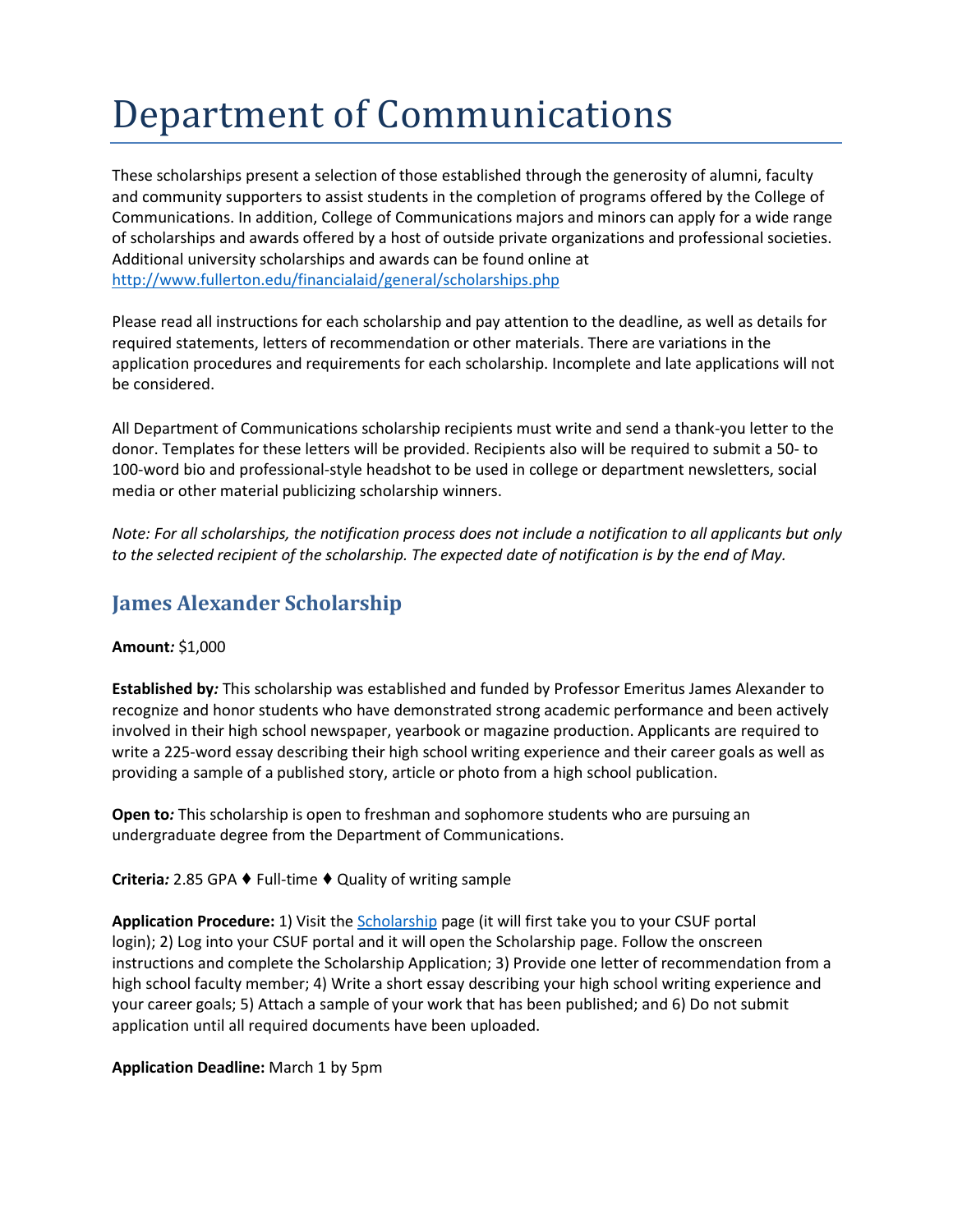# **Myles Atlas Memorial Scholarship**

## **Amount***:* \$500

**Established by***:* This scholarship was endowed by Rhonda Atlas Garside, widow of Myles Atlas, in memory of her husband's long and successful career in the advertising business.

**Open to***:* This scholarship is open to sophomore, junior, or senior communications majors in the advertising concentration.

**Criteria***:* Career interest in advertising management or media buying

**Application Procedure:** 1) Visit th[e Scholarship](https://my.fullerton.edu/Portal/Scholarships/) page (it will first take you to your CSUF portal login); 2) Log into your CSUF portal and it will open the Scholarship page. Follow the onscreen instructions and complete the Scholarship Application; and 3) Do not submit application until all required documents have been uploaded.

**Application Deadline:** March 1 by 5pm

# **Jay Berman Daily Titan Scholarship**

## **Amount***:* \$1,000

**Established by***:* This endowed scholarship was established by former students, family and friends of Jay Berman, Daily Titan adviser from 1981 to 1992, to recognize a student journalist who has made significant contributions to the Daily Titan. The scholarship will be awarded based on outstanding performance and writing for the Daily Titan campus student newspaper.

**Open to***:* This scholarship is open to junior or senior communication majors with at least one semester enrollment remaining at Cal State Fullerton.

**Criteria**: 2.5 GPA ♦ Quality of published work

**Application Procedure:** 1) Visit th[e Scholarship](https://my.fullerton.edu/Portal/Scholarships/) page (it will first take you to your CSUF portal login); 2) Log into your CSUF portal and it will open the Scholarship page. Follow the onscreen instructions and complete the Scholarship Application; 3) Attach at least one example of your published work from the Daily Titan; 4) Submit a letter of reference from the adviser of the Daily Titan; and 5) Do not submit application until all required documents have been uploaded.

**Application Deadline:** March 1 by 5pm

# **COMM Titan Shops/Titan Bookstore Scholarship**

**Amount***:* \$500 (two awards dependent upon funding)

**Established by***:* These scholarships are donated by the Titan Requisition Rewards Program of Titan Shops/Titan Bookstore.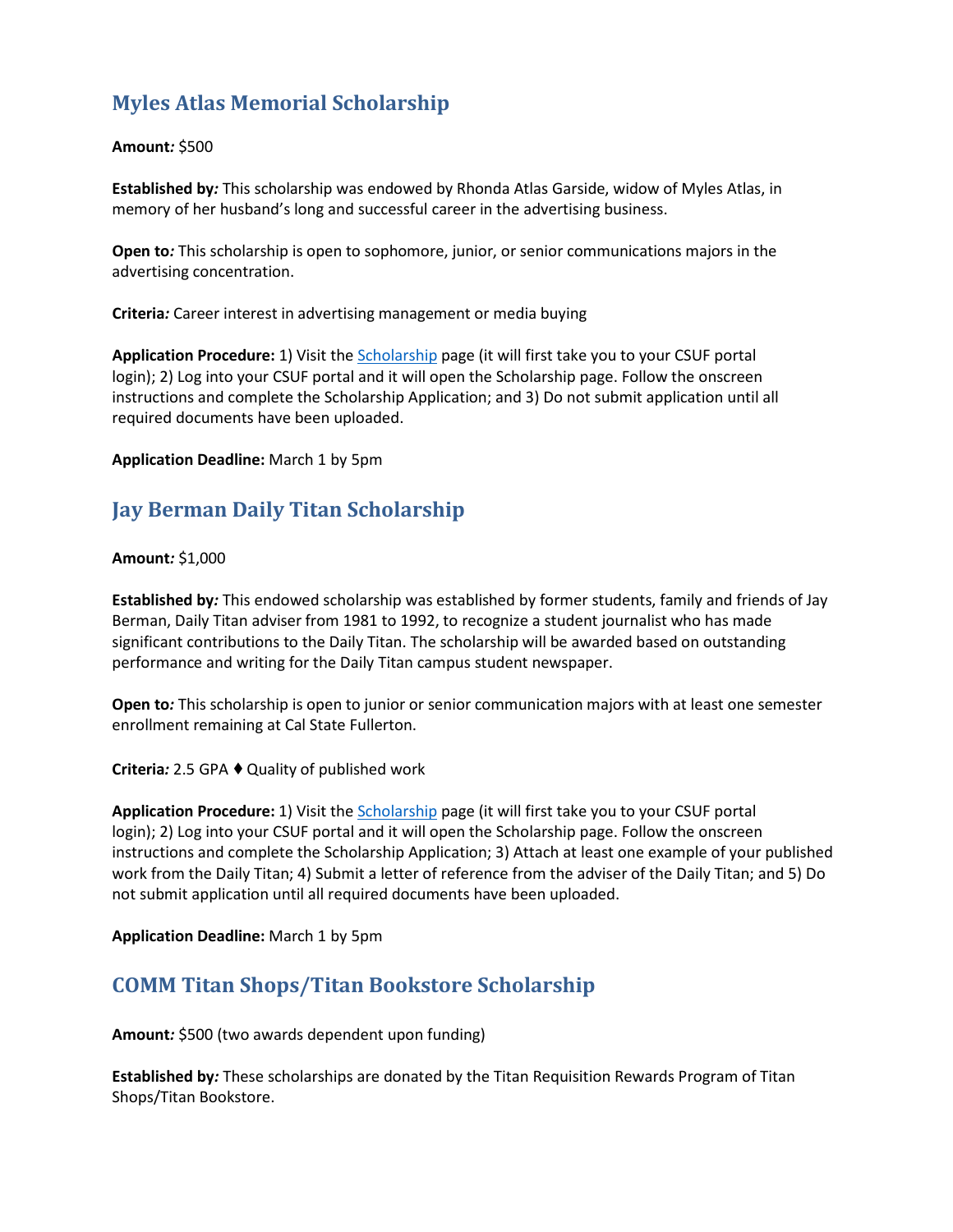**Open to***:* This scholarship is open to communications majors who are pursuing an undergraduate degree.

## **Criteria***:* Good academic standing ♦ financial need ♦ personal statement

**Application Procedure:** 1) Visit the [Scholarship](https://my.fullerton.edu/Portal/Scholarships/) page (it will first take you to your CSUF portal login); 2) Log into your CSUF portal and it will open the Scholarship page. Follow the onscreen instructions and complete the Scholarship Application; 3) Provide one letter of recommendation from a CSUF faculty or staff member; 4) In your personal statement address your interest in pursuing a degree in communications and your financial need; and 5) Do not submit application until all required documents have been uploaded.

## **Application Deadline:** March 1 by 5pm

# **Chris Dufresne Sports Journalism Scholarship**

## **Amount:** \$1,000

**Established by:** This scholarship was established in memory of Chris Dufresne, sports journalist, 1981 College of Communications alumnus, and Department of Communications Wall of Fame honoree. A recognized and respected Los Angeles Times sportswriter for 35 years, he was their national college football and basketball columnist from 1995 to 2015. He also covered pro football, Olympic skiing, golf, etc., won multiple awards and was named the 2011 *California Sportswriter of the Year* by the National Sportscasters and Sportswriters Association (now NSMA). Chris continued to give back to his alma mater throughout his career by mentoring students who shared his passion for sports and its connection to the human condition.

**Open to:** This scholarship is open to undergraduate communications students interested in a career in sports journalism. Criteria: GPA of 3.0 or above ♦ Financial Need

**Application Procedure:** 1) Visit the [Scholarship](https://my.fullerton.edu/Portal/Scholarships/) page (it will first take you to your CSUF portal login); 2) Log into your CSUF portal and it will open the Scholarship page. Follow the onscreen instructions and complete the Scholarship Application; 3) Provide a statement of your career goals and why you are pursuing sports journalism; and 4) Do not submit application until all required documents have been uploaded.

## **Echeveste Family Scholarship**

**Amount:** \$1,000 (multiple awards given)

**Established by***:* The purpose of the gift will be to provide annual funding of \$1,000 to support the Echeveste Family Scholarship in the College of Communications.

**Open to***:* This scholarship is open to students who are pursuing a Communications major with a concentration in Public Relations or Journalism. Special consideration given to students who participate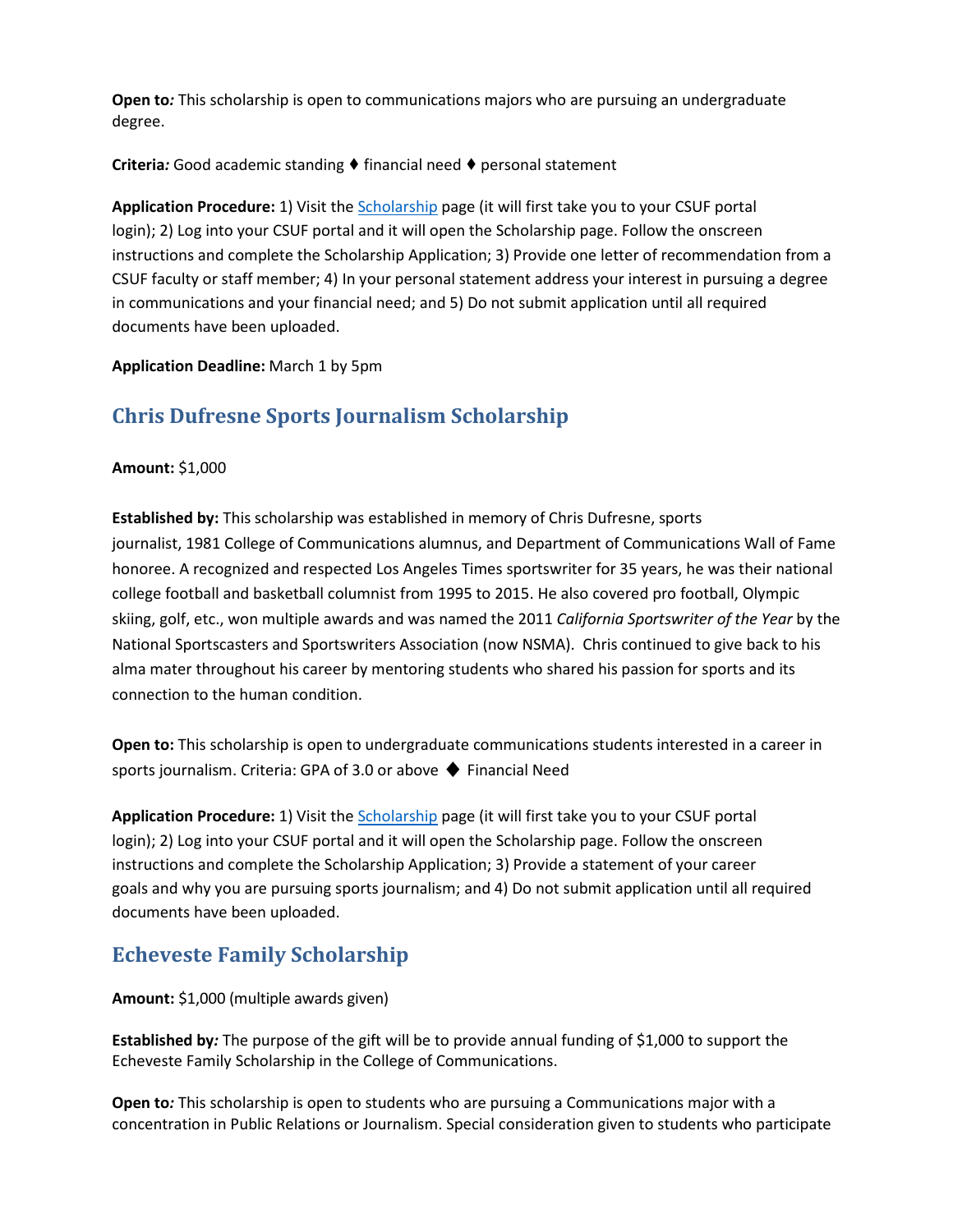in the Latino Communications Institute.

**Criteria:** 3.0 GPA Overall ♦ Full-time enrollment ♦ financial need

**Application Procedure:** 1) Visit th[e Scholarship](https://my.fullerton.edu/Portal/Scholarships/) page (it will first take you to your CSUF portal login); 2) Log into your CSUF portal and it will open the Scholarship page. Follow the onscreen instructions and complete the Scholarship Application.

#### **Application Deadline:** March 1 by 5pm

## **Gary Granville Memorial Scholarship**

**Amount:** \$1,000 (multiple awards given)

**Established by***:* This scholarship was established by former students, family and friends of the late Gary Granville, lecturer and Daily Titan adviser, to recognize a student who has made significant contributions to the Daily Titan. The scholarship will be awarded based on outstanding performance as an editor or as a staff reporter on the Daily Titan campus student newspaper.

**Open to***:* This scholarship is open to junior or senior communication majors with at least one semester enrollment remaining at Cal State Fullerton.

**Criteria***:* 2.5 GPA ♦ quality of published work

**Application Procedure:** 1) Visit th[e Scholarship](https://my.fullerton.edu/Portal/Scholarships/) page (it will first take you to your CSUF portal login); 2) Log into your CSUF portal and it will open the Scholarship page. Follow the onscreen instructions and complete the Scholarship Application; 3) Attach at least one example of your published work from the Daily Titan; 4) Submit a letter of reference from the adviser of the Daily Titan; and 5) Do not submit application until all required documents have been uploaded.

**Application Deadline:** March 1 by 5pm

# **Ingrid and Jordan Smart Scholarship**

#### *Amount:* \$1,000

*Established by:* This scholarship is named for Latino Communications Institute Founding Partner Ingrid Otero Smart and alumnus Jordan Smart '18 to support students interested in pursuing a career in multicultural advertising.

**Open to:** This scholarship is open to students who are pursuing a communications major with a concentration in advertising or public relations. Students must also participate in the Latino Communications Institute.

*Criteria:* 2.5 GPA overall ♦ continuing studies ♦ currently enrolled at CSUF

**Application Procedure:** 1) Visit th[e Scholarship](https://my.fullerton.edu/Portal/Scholarships/) page (it will first take you to your CSUF portal login); 2) Log into your CSUF portal and it will open the Scholarship page. Follow the onscreen instructions and complete the Scholarship Application; 3) In your personal statement write about your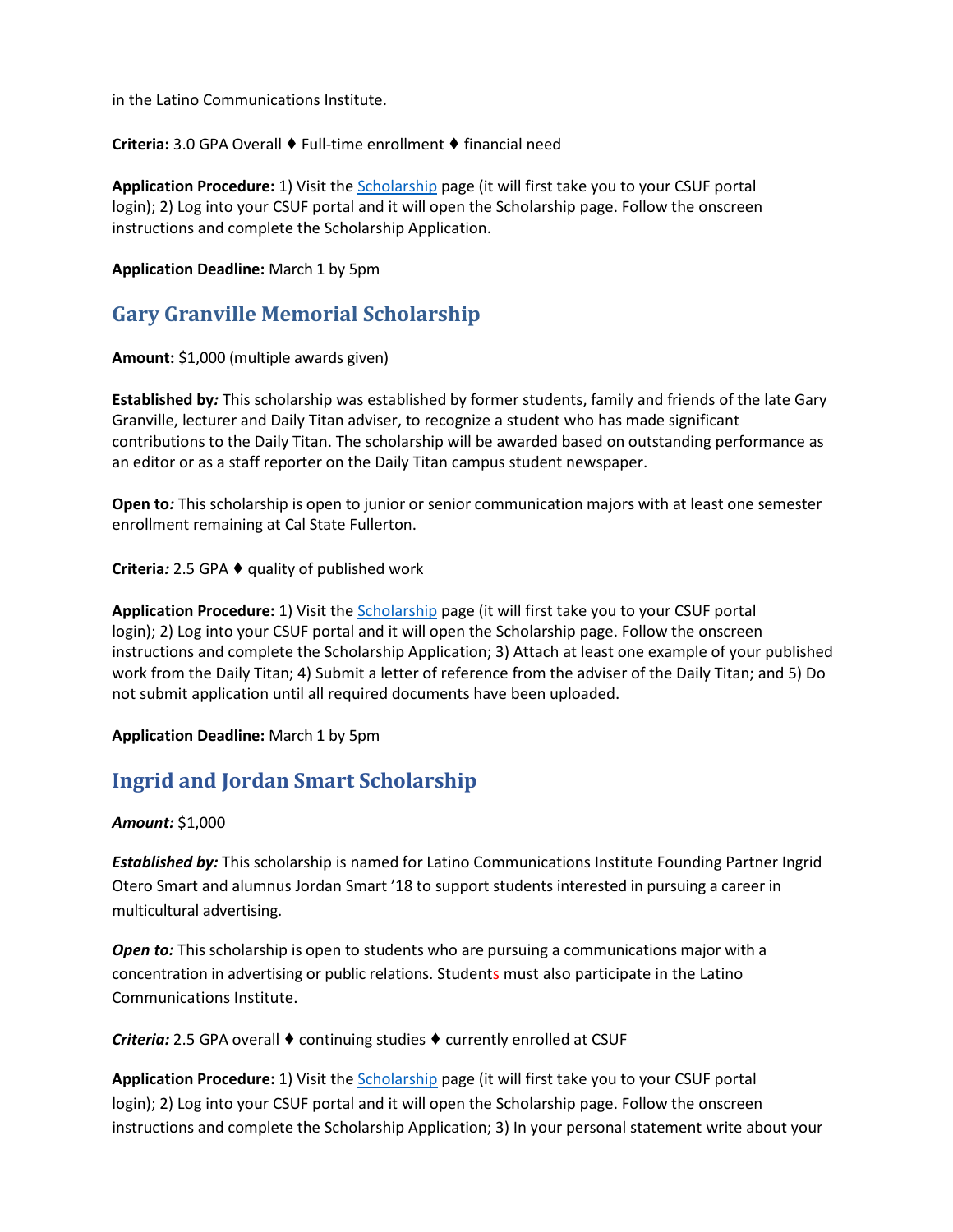career goals in advertising or public relations; and 4) Do not submit application until all required documents have been uploaded.

**Application Deadline:** March 1 by 5pm

# **Alfred and Louise Hewitt Journalism Fund**

## **Amount***: up to* \$1,000

**Established by***:* This scholarship was established by Mr. Stephen Hewitt in memory of his parents, Alfred and Louise Hewitt. Mr. Alfred Hewitt was passionate about journalism and this scholarship will celebrate his witty journalistic soul. In the tradition of his humor and teaching style, this scholarship is being established in his name to honor students who carry on his writing style and approach to journalism.

**Open to***:* This scholarship is open to undergraduate students majoring in communications with a concentration in journalism.

**Criteria***:* 3.25 GPA♦ Financial need ♦ excellent journalistic writing skills with an open minded viewpoint ♦ dedicated to the journalism profession ♦ high ethical standards ♦ leadership skills

**Application Procedure:** 1) Visit th[e Scholarship](https://my.fullerton.edu/Portal/Scholarships/) page (it will first take you to your CSUF portal login); 2) Log into your CSUF portal and it will open the Scholarship page. Follow the onscreen instructions and complete the Scholarship Application; and 3) Do not submit application until all required documents have been uploaded.

**Application Deadline:** March 1 by 5pm

# **Terry Hynes Scholarship**

## **Amount***: up to* \$1,000

**Established by***:* This scholarship was endowed by Terry Hynes, former chair of CSUF's Department of Communications and dean emerita at the University of Florida College of Journalism and Communications.

**Open to***:* This scholarship is open to communications majors who will be seniors with at least one semester enrollment remaining at Cal State Fullerton.

**Criteria***:* Outstanding academic performance ♦ contributions to the Communications Department

**Application Procedure:** 1) Visit th[e Scholarship](https://my.fullerton.edu/Portal/Scholarships/) page (it will first take you to your CSUF portal login); 2) Log into your CSUF portal and it will open the Scholarship page. Follow the onscreen instructions and complete the Scholarship Application; and 3) Do not submit application until all required documents have been uploaded.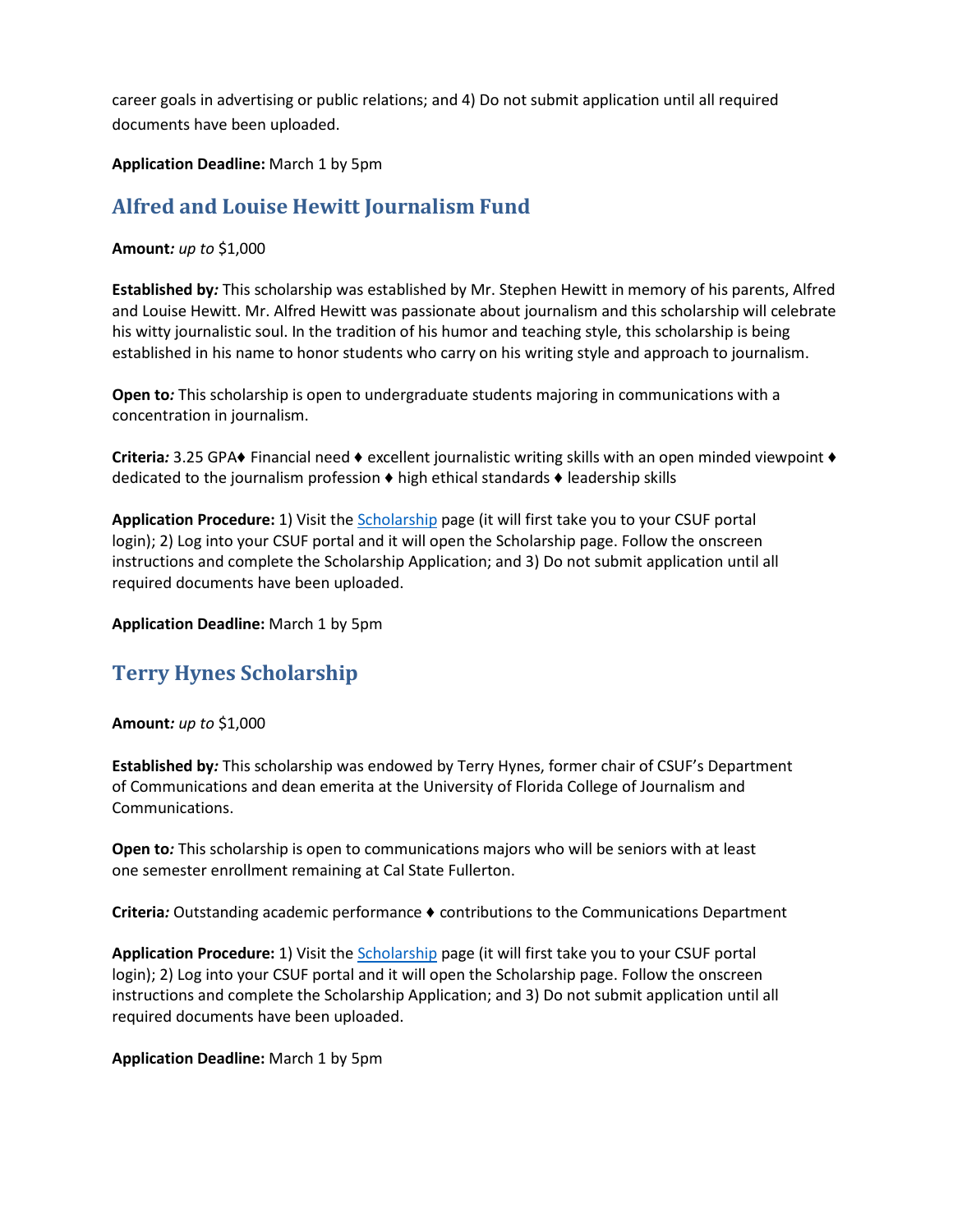# **David Little Scholarship**

## **Amount***:* \$500

**Established by***:* This scholarship was established to recognize and honor students with good academic credentials who are in need of financial assistance.

**Open to***:* This scholarship is open to enrolled students interested in a career in advertising management or media buying.

**Criteria***:* Academic achievement ♦financial need

**Application Procedure:** 1) Visit th[e Scholarship](https://my.fullerton.edu/Portal/Scholarships/) page (it will first take you to your CSUF portal login); 2) Log into your CSUF portal and it will open the Scholarship page. Follow the onscreen instructions and complete the Scholarship Application; and 3) Do not submit application until all required documents have been uploaded.

**Application Deadline:** March 1 by 5pm

# **V.J. Lovero Photojournalism Scholarship**

## **Amount***:* \$1,000 (dependent on annual funding)

**Established by***:* This scholarship was established and funded by the Los Angeles Angels of Anaheim to assist in educating students who have demonstrated career promise in photography. The scholarship honors the memory of renowned sports photographer V.J. Lovero. Applicants must be enrolled for at least one semester during the next academic year and they must demonstrate professional promise.

**Open to***:* This scholarship is open to new and continuing communications majors with a career interest in photography.

**Criteria***:* Quality of portfolio

**Application Procedure:** 1) Visit th[e Scholarship](https://my.fullerton.edu/Portal/Scholarships/) page (it will first take you to your CSUF portal login); 2) Log into your CSUF portal and it will open the Scholarship page. Follow the onscreen instructions and complete the Scholarship Application; 3) Submit a link to an online portfolio of 10 images that includes sports and portrait photography, and demonstrates your passion for a specific subject, sports or otherwise.

**Application Deadline:** March 1 by 5pm

## **Miven Venture Partners**

## **Amount***: up to* \$1,000

**Established by***:* This scholarship was established by the Tsao Family Foundation and Miven Venture Partners to support students in need of financial assistance. Applicants must prepare a two-part project (can be from a class project) consisting of: 1) 60% articulating brand strategy, and 2) 40% to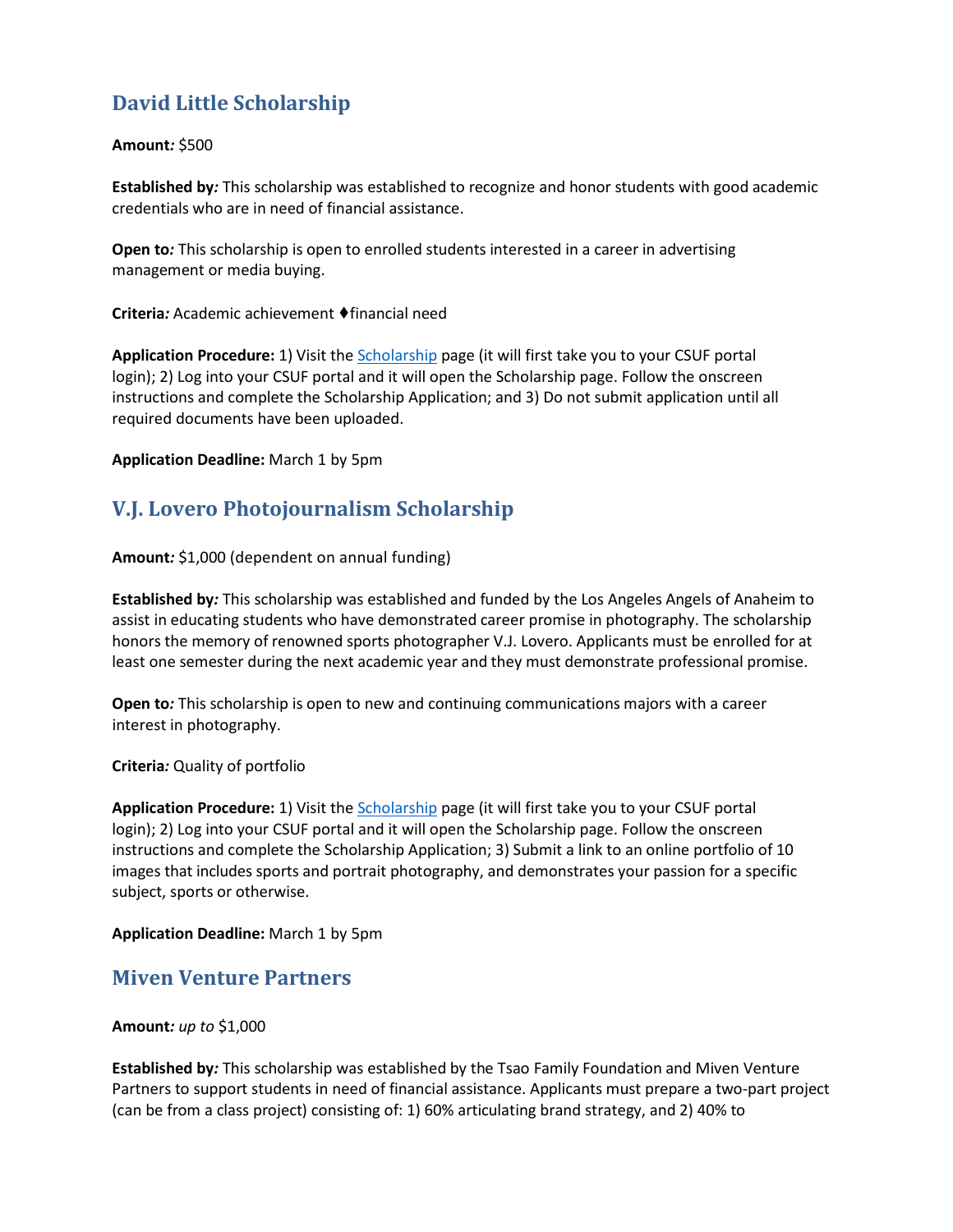communicate the tag line. Selection will be based on what is distinctive or unique about the project and how well the reader understands the conceptualization of the brand. Other consideration is how well the tag line is promoted aside from an ad campaign.

**Open to***:* This scholarship is open to undergraduate students majoring in communications with a concentration in advertising.

**Criteria***:* 2.0 GPA ♦ financial need ♦ full-time ♦ project

**Application Procedure:** 1) Visit th[e Scholarship](https://my.fullerton.edu/Portal/Scholarships/) page (it will first take you to your CSUF portal login); 2) Log into your CSUF portal and it will open the Scholarship page. Follow the onscreen instructions and complete the Scholarship Application; 3) Prepare a two-part sample project (fictional or real) and 4) Do not submit application until all required documents have been uploaded.

**Application Deadline:** March 1 by 5pm

## **Tom Pasqua Memorial Scholarship**

**Amount***: up to* \$1,000

**Established by***:* This scholarship was established in memory of Tom Pasqua, a journalism professor at Southwestern College in Chula Vista and in the Cal State Fullerton Communications Department during the 1970s.

**Open to***:* This scholarship is open to community college transfer students majoring in journalism.

**Criteria***:* 2.75 GPA ♦ good academic credentials ♦ demonstrated record of involvement in journalism activities

**Application Procedure:** 1) Visit th[e Scholarship](https://my.fullerton.edu/Portal/Scholarships/) page (it will first take you to your CSUF portal login); 2) Log into your CSUF portal and it will open the Scholarship page. Follow the onscreen instructions and complete the Scholarship Application; and 3) Do not submit application until all required documents have been uploaded.

**Application Deadline:** March 1 by 5pm

## **The Society of Professional Journalists Scholarship**

**Amount***: up to* \$500 (dependent on funding)

**Established by***:* This scholarship was endowed by the Orange County Chapter of the Society of Professional Journalists.

**Open to***:* This scholarship is open to sophomore or junior communication majors in print, visual or broadcast journalism who are pursuing an undergraduate degree.

**Criteria***:* Academic achievement ♦ experience in journalism activities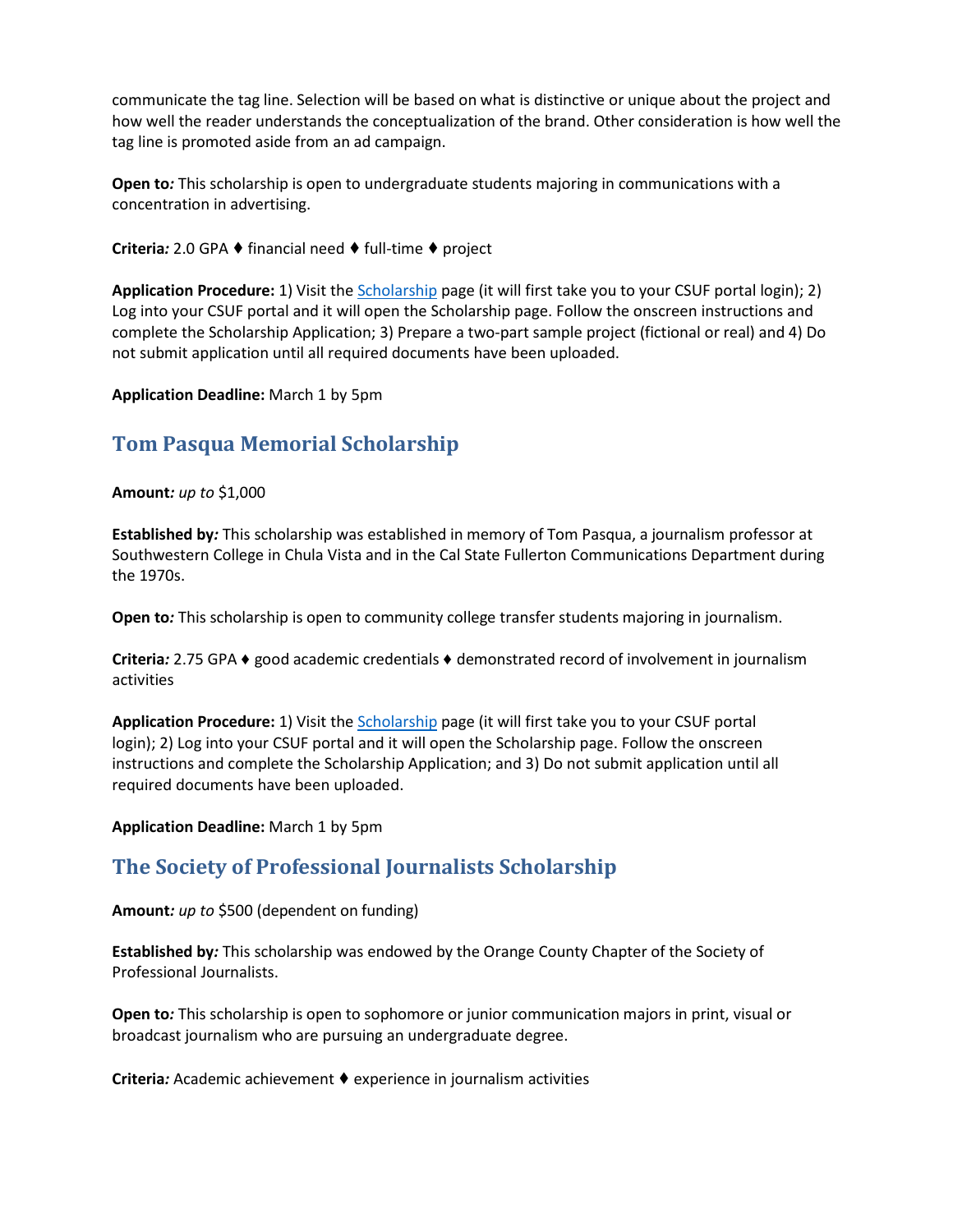**Application Procedure:** 1) Visit th[e Scholarship](https://my.fullerton.edu/Portal/Scholarships/) page (it will first take you to your CSUF portal login); 2) Log into your CSUF portal and it will open the Scholarship page. Follow the onscreen instructions and complete the Scholarship Application; and 3) Do not submit application until all required documents have been uploaded.

**Application Deadline:** March 1 by 5pm

# **Barbara K. Rickard-Riegle Broadcast Journalism Fund**

**Amount***: up to* \$750 (dependent on funding)

**Established by***:* This scholarship is named for Barbara K. Rickard-Riegle in her memory, to support the efforts of students who need financial assistance who are majoring in journalism with a career interest in broadcast journalism.

**Open to***:* This scholarship is open to new and continuing communications students who are pursuing an undergraduate degree in journalism with a career interest in broadcast journalism. Must be a citizen of the United States.

**Criteria***:* Full-Time enrollment ♦ 3.25 GPA ♦ financial need ♦ excellent journalism skills

**Application Procedure:** 1) Visit th[e Scholarship](https://my.fullerton.edu/Portal/Scholarships/) page (it will first take you to your CSUF portal login); 2) Log into your CSUF portal and it will open the Scholarship page. Follow the onscreen instructions and complete the Scholarship Application; 3) Provide two letters of recommendation from CSUF faculty/staff; 4) Write an essay or personal statement of achievement; and 5) Do not submit application until all required documents have been uploaded.

**Application Deadline:** March 1 by 5pm

# **John Stewart Memorial Scholarship**

**Amount***:* \$1,000 (multiple awards given)

**Established by***:* This scholarship honors the memory of John Stewart and supports the efforts of students who are in need of financial assistance. John Stewart, an outstanding journalist, died of cancer at a young age.

**Open to***:* This scholarship is open to junior or senior communications majors in the journalism concentration who are pursuing an undergraduate degree.

**Criteria***:* Academic achievement ♦ experience in journalism activities ♦ financial need ♦ plans to pursue journalism as a career

**Application Procedure:** 1) Visit th[e Scholarship](https://my.fullerton.edu/Portal/Scholarships/) page (it will first take you to your CSUF portal login); 2) Log into your CSUF portal and it will open the Scholarship page. Follow the onscreen instructions and complete the Scholarship Application; and 3) Do not submit application until all required documents have been uploaded.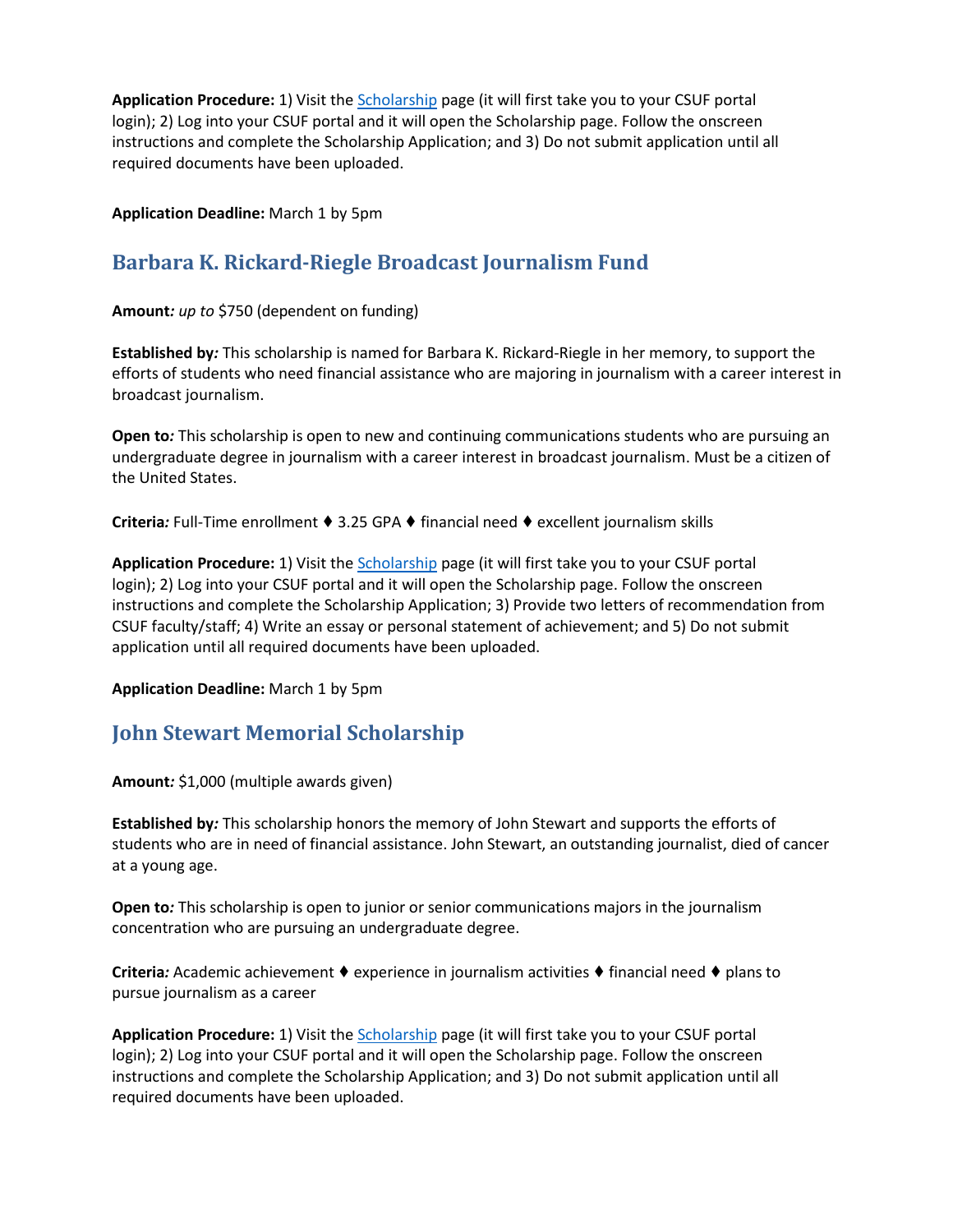**Application Deadline:** March 1 by 5pm

# **Edgar P. Trotter Scholarship**

## **Amount***:* \$1,000

**Established by***:* This scholarship is named for Professor Edgar P. Trotter, chair of Communications Department from 1983 to 1990, in recognition of his strong support of students and their educational needs.

**Open to***:* This scholarship is open to sophomore, junior, or senior communication majors who are pursuing an undergraduate degree.

**Criteria***:* Academic achievement ♦ Financial need

**Application Procedure:** 1) Visit th[e Scholarship](https://my.fullerton.edu/Portal/Scholarships/) page (it will first take you to your CSUF portal login); 2) Log into your CSUF portal and it will open the Scholarship page. Follow the onscreen instructions and complete the Scholarship Application; and 3) Do not submit application until all required documents have been uploaded.

**Application Deadline:** March 1 by 5pm

## **Vikki Vargas/NBC4 Broadcast Journalism Scholarship**

**Amount***:* \$1,000

**Established by***:* This scholarship was established by Vikki Vargas and NBC4 Southern California to recognize and honor a student in broadcast journalism who has demonstrated outstanding academic performance. This scholarship is funded by Vikki Vargas and NBC4 to assist students in meeting educational expenses.

**Open to***:* This scholarship is open to new and continuing students in journalism with an interest in broadcast news who are pursuing an undergraduate or a graduate degree.

**Criteria***:* 3.0 GPA ♦good academic standing ♦ financial need ♦ extracurricular activities

♦ community service activities ♦ leadership activities ♦ one-page essay or personal statement

**Application Procedure:** 1) Visit th[e Scholarship](https://my.fullerton.edu/Portal/Scholarships/) page (it will first take you to your CSUF portal login); 2) Log into your CSUF portal and it will open the Scholarship page. Follow the onscreen instructions and complete the Scholarship Application; 3) Provide two letters of recommendation from CSUF or community college or high school faculty/staff; 4) Write an essay or personal statement of achievement that discusses what you see as the future of journalism; and 5) Do not submit application until all required documents have been uploaded.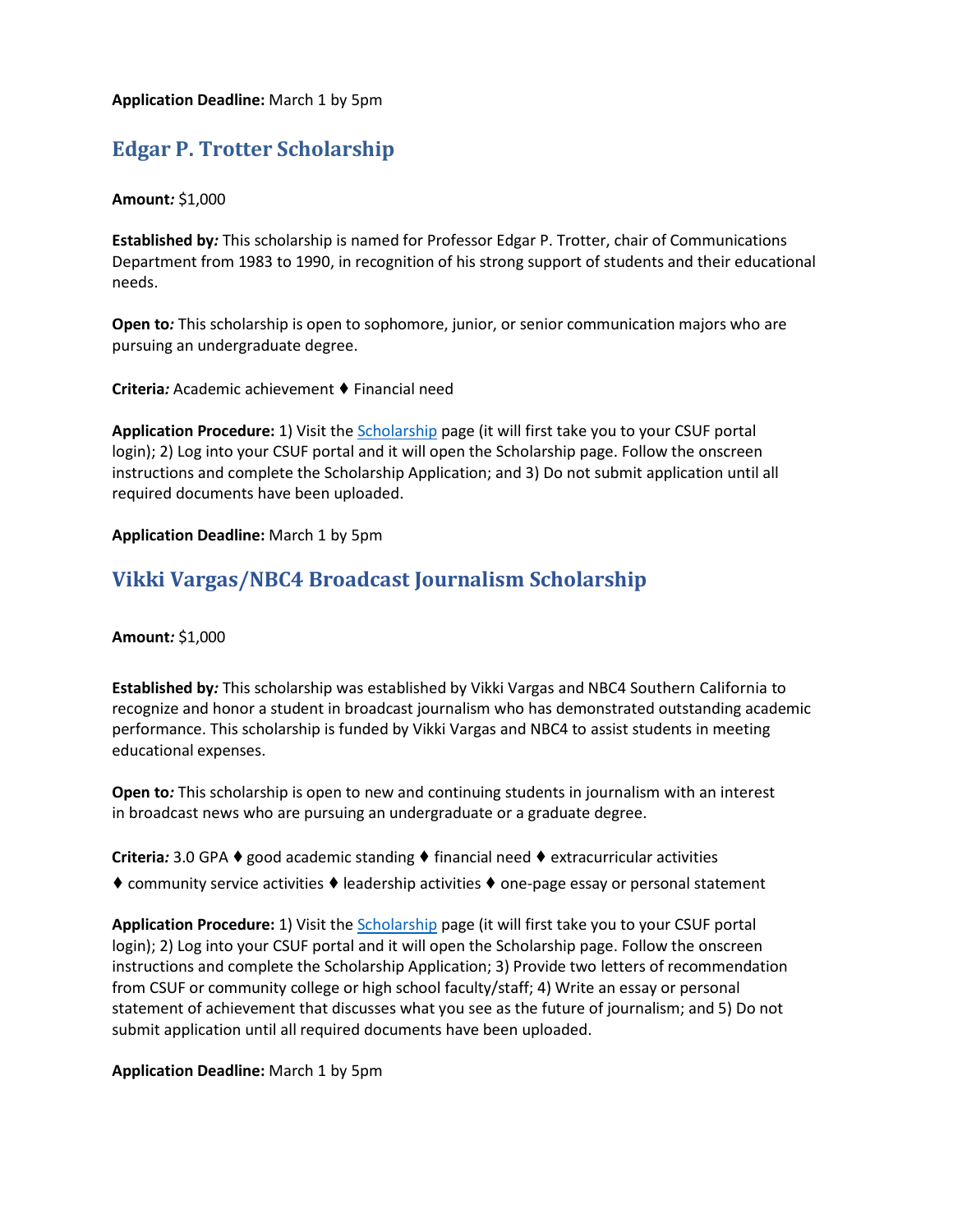# College of Communications Scholarships

All College of Communications scholarship recipients must write and send a thank-you letter to the donor. Templates for these letters will be provided. Recipients also will be required to submit a 50- to 100-word bio and professional-style headshot to be used in college or department newsletters, social media or other material publicizing scholarship winners.

# **Bergstrom Family Scholarship**

**Amount***:* \$1,000 (multiple awards given)

**Established by***:* This endowed scholarship was created by Richard Bergstrom on behalf of the Bergstrom Family to support students with financial need who have overcome significant challenges while pursuing their degree.

**Open to***:* This scholarship is open to students who are pursuing a major or minor in the College of Communications (any of the four departments HCOM, CTVA, COMD, and COMM).

**Criteria:** 2.5 GPA ♦ full-time enrollment ♦ financial need ♦ one-page essay

**Application Procedure** 1) Visit the [Scholarship](https://my.fullerton.edu/Portal/Scholarships/) page (it will first take you to your CSUF portal login); 2) Log into your CSUF portal and it will open the Scholarship page. Follow the onscreen instructions and complete the Scholarship Application; 3) Include a description of any hardship or challenges in the question portion of the online application which are relevant to this scholarship; and 4) Do not submit application until all required documents have been uploaded.

**Application Deadline:** March 1 by 5pm

# **Tien Family Scholarship**

**Amount***:* \$1,000

## **Established by***:*

This scholarship was established by CSUF College of Communications alumna Quyen Tien on behalf of the Tien Family to support students with financial need who have overcome significant challenges while pursuing their degree.

**Open to***:* This scholarship is open to undergraduate students who are pursuing a major or minor in the College of Communications (any of the four departments HCOM, CTVA, COMD, and COMM).

**Criteria:** 2.5 GPA ♦ Full-time enrollment ♦ Financial need ♦ One-page essay

**Application Procedure:** 1) Visit the [Scholarship](https://my.fullerton.edu/Portal/Scholarships/) page (it will first take you to your CSUF portal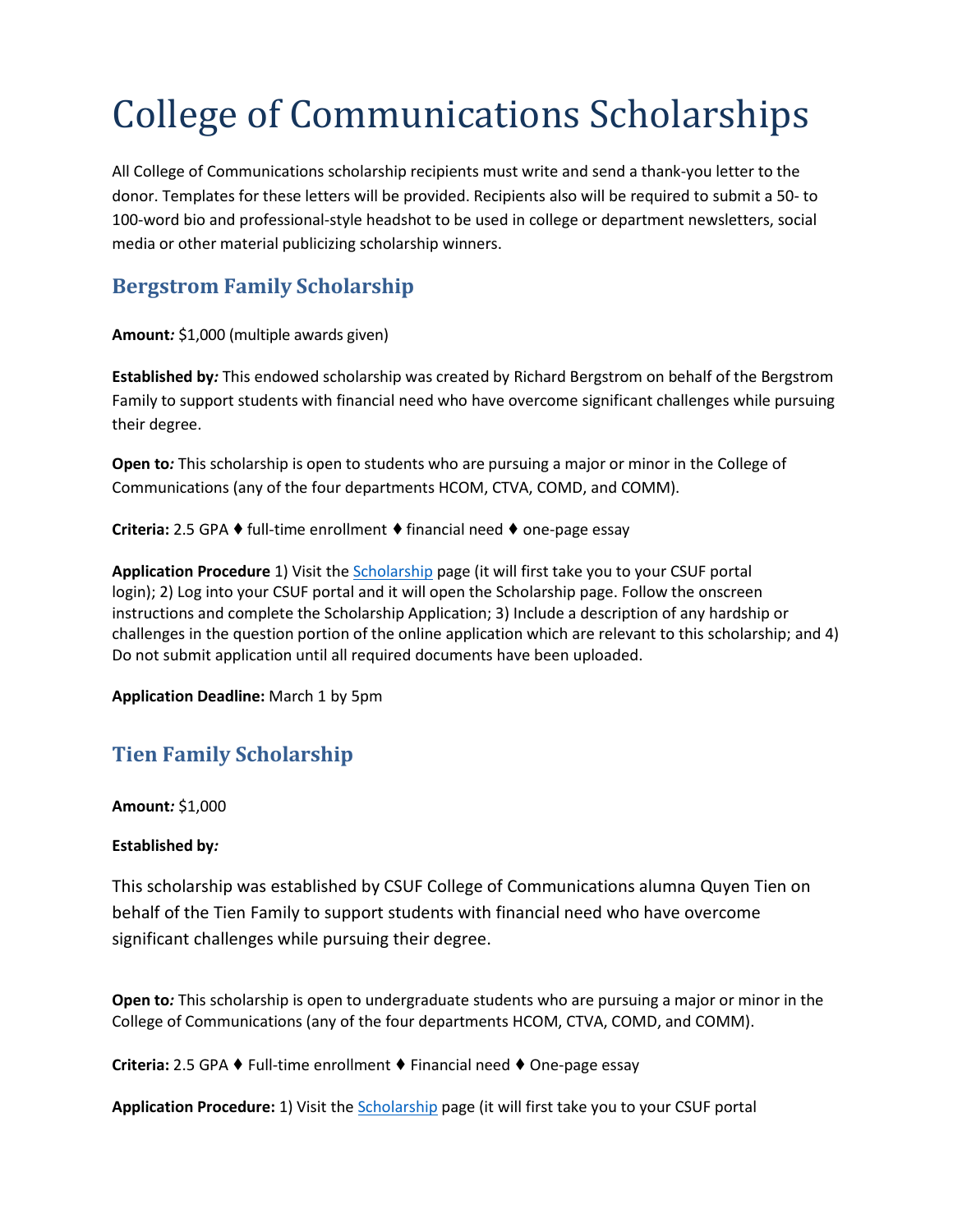login); 2) Log into your CSUF portal and it will open the Scholarship page. Follow the onscreen instructions and complete the Scholarship Application; 3) Complete a Free Application for Federal Student Aid (FASFA), or if you currently receive financial aid, please attach a copy of your "award" that is available through TITAN Online on your Portal, for establishing financial aid; 4) Submit a one page (approximately 500 words) essay sharing your experience overcoming significant personal or financial challenges while attending college. Please share how this scholarship will support your educational and personal goals.; and 5) Do not submit application until all required documents have been uploaded.

## **Application Deadline:** March 1 by 5pm

# **Denise Harrison Integrity Award**

## **Amount***:* \$1,000

**Established by***:* This award is named in memory of Denise Anne Harrison, a 1991 communications (journalism) master's graduate. Denise was known by colleagues, friends and family for her generosity of spirit and unwavering integrity. Her professional career included work for several aerospace companies including Hughes Aircraft Company and as an independent contractor/free-lance writer for several audio-visual companies, most recently as the director of marketing communications for Professional Systems Network International. A compassionate and caring person, Denise also donated her time to animal shelters and served on the board of a nonprofit for missing persons called Project Jason.

**Open to***:* This scholarship is open to students who are currently pursuing a master's degree in the College of Communications (any of the four areas: M.A., Communications; M.A., Communications Studies; M.A., Communicative Disorders; M.F.A., Screenwriting).

**Criteria***:* 3.3 GPA overall ♦ integrity in educational studies and/or professional work

**Application Procedure:** 1) Visit the [Scholarship](https://my.fullerton.edu/Portal/Scholarships/) page (it will first take you to your CSUF portal login); 2) Log into your CSUF portal and it will open the Scholarship page. Follow the onscreen instructions and complete the Scholarship Application; 3) Write a brief essay why you think you would be a good representative for this scholarship; and 4) Do not submit application until all required documents have been uploaded.

**Application Deadline:** March 1 by 5pm

# **The John and Jessie Maxwell Communications Scholarship**

**Amount***:* \$250 to \$1,000 (multiple awards given)

**Established by***:* This scholarship was established and funded by an endowment from John William Maxwell, founding chair of the Department of Communications at Cal State Fullerton.

**Open to***:* This scholarship is open to all Communications and CTVA students, including continuing majors and incoming transfer or freshmen students who declare Communications or CTVA as a major.

**Criteria***:* Good academic standing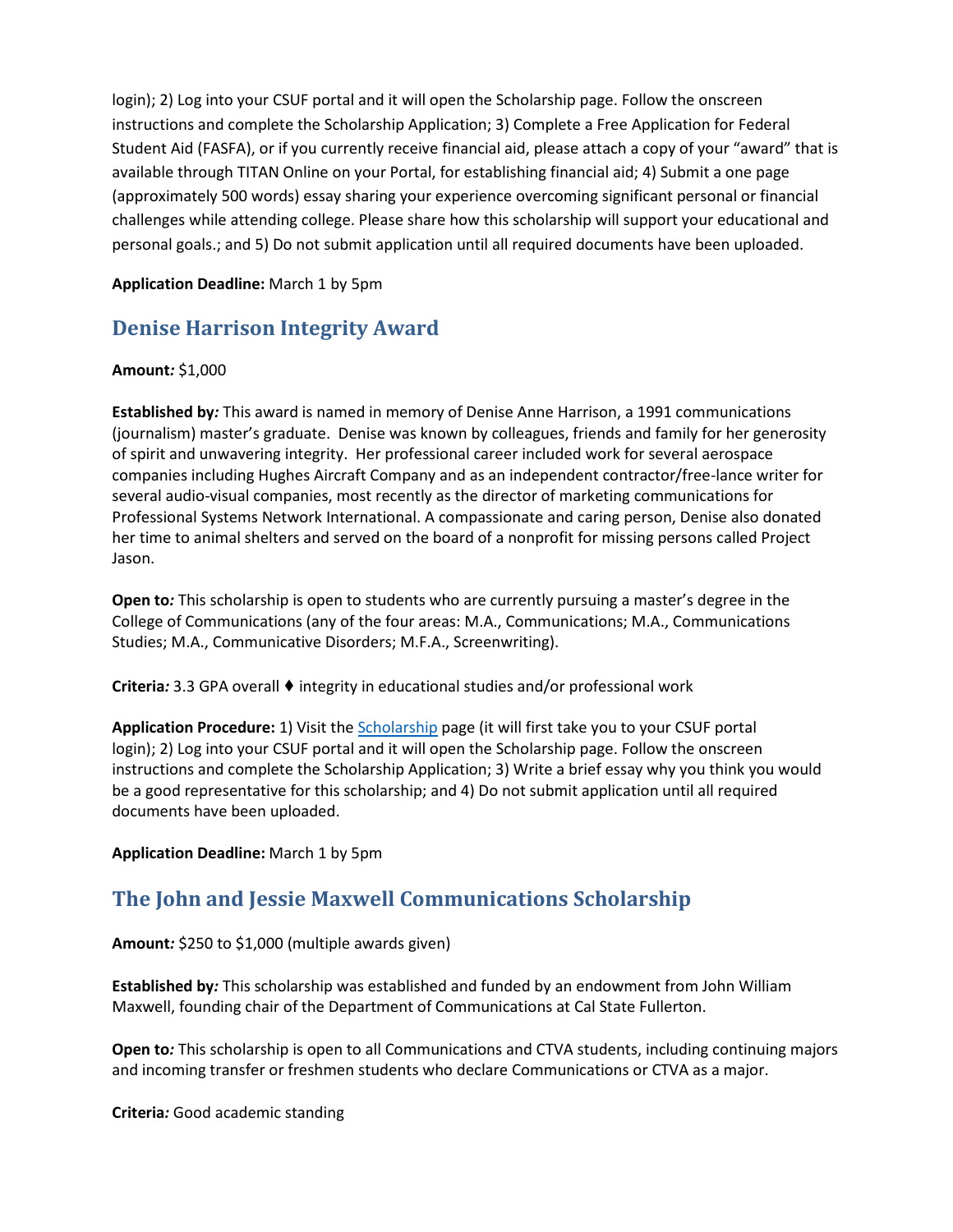**Application Procedure:** 1) Visit th[e Scholarship](https://my.fullerton.edu/Portal/Scholarships/) page (it will first take you to your CSUF portal login); 2) Log into your CSUF portal and it will open the Scholarship page. Follow the onscreen instructions and complete the Scholarship Application; 3) Write a personal statement outlining your academic and/or career goals and this scholarship could benefit you (including how study abroad plans will impact your education if applicable); and 4) Do not submit application until all required documents have been uploaded.

## **Application Deadline:** March 1 by 5pm

# **Guadalupe Austin Memorial Scholarship**

## **Amount***:* \$1,000

**Established by***:* This scholarship is named for Guadalupe Austin, in her memory, by husband Steven and daughter Jennifer, to support students who have experienced financial hardship due to the loss of a spouse, parent or close family member. Steven is a 1984 graduate from the College of Communications and hopes to help others facing a loss of a loved one by providing a scholarship in Guadalupe's name.

**Open to***:* This scholarship is open to students who are pursuing a major or minor in the College of Communications (any of the four departments HCOM, COMD, CTVA, and COMM)

**Criteria***:* 2.5 GPA overall ♦ continuing studies ♦ currently enrolled at CSUF

**Application Procedure:** 1) Visit th[e Scholarship](https://my.fullerton.edu/Portal/Scholarships/) page (it will first take you to your CSUF portal login); 2) Log into your CSUF portal and it will open the Scholarship page. Follow the onscreen instructions and complete the Scholarship Application; 3) Write a brief essay about your loss and its impact on your life; and 4) Do not submit application until all required documents have been uploaded.

## **Application Deadline:** March 1 by 5pm

## **Lucio Villa Scholarship**

## **Amount***:* \$1,000

**Established by***:* The purpose of the gift will be to provide annual funding of \$1,000 to support the Lucio Villa Scholarship in the College of Communications.

**Open to***:* It is open to students who are pursuing an undergraduate degree in the College of Communications. Special consideration given to students who participate in the Latino Communications Institute.

**Criteria***:* 2.5 GPA overall ♦ full-time CSUF enrollment ♦ financial need

**Application Procedure:** 1) Visit th[e Scholarship](https://my.fullerton.edu/Portal/Scholarships/) page (it will first take you to your CSUF portal login); 2) Log into your CSUF portal and it will open the Scholarship page. Follow the onscreen instructions and complete the Scholarship Application; 3) Submit a one-page essay explaining your career goals.